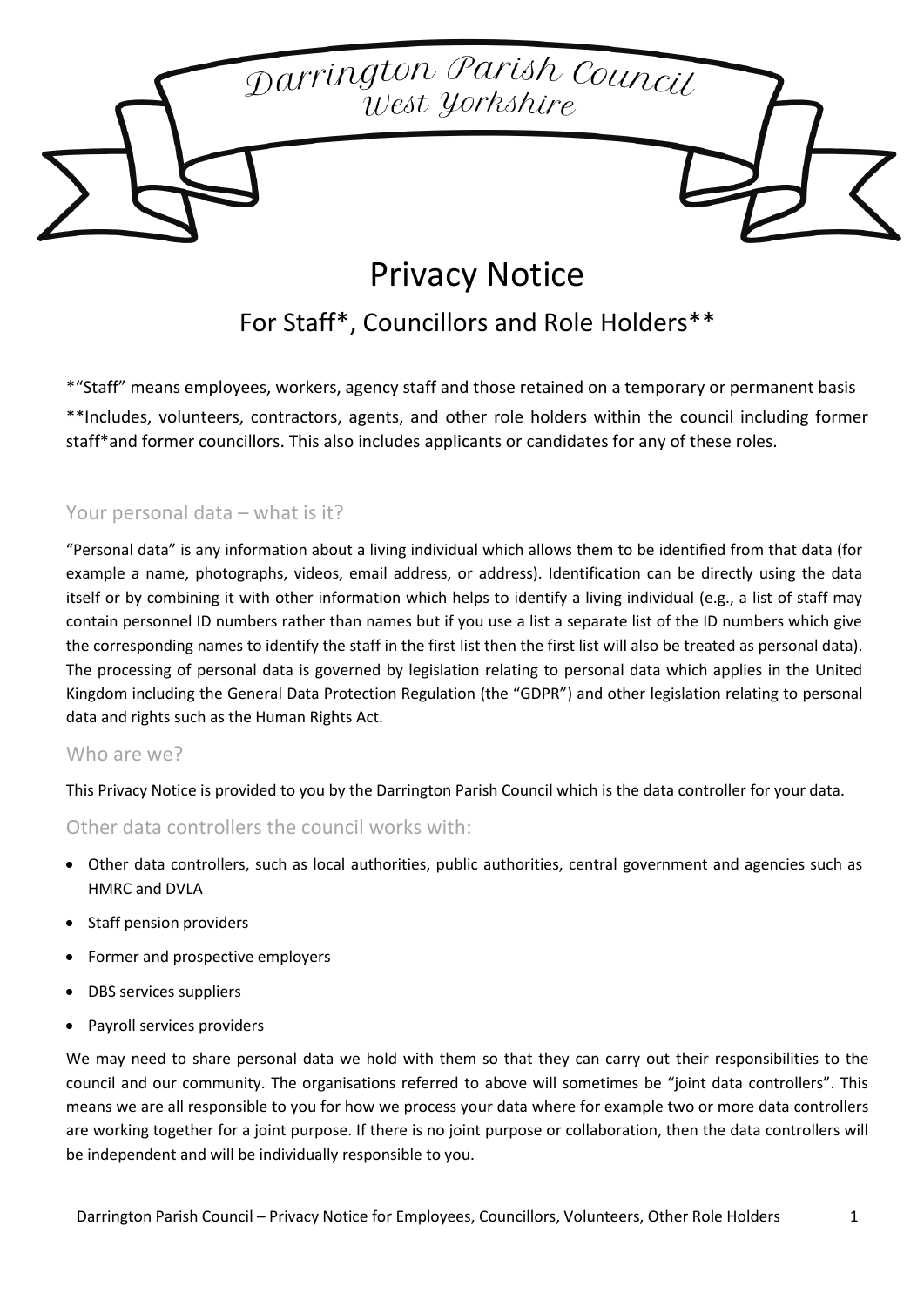The council will comply with data protection law. This says that the personal data we hold about you must be:

- Used lawfully, fairly and in a transparent way.
- Collected only for valid purposes that we have clearly explained to you and not used in any way that is incompatible with those purposes.
- Relevant to the purposes we have told you about and limited only to those purposes.
- Accurate and kept up to date.
- Kept only if necessary for the purposes we have told you about.
- Kept and destroyed securely including ensuring that appropriate technical and security measures are in place to protect your personal data to protect personal data from loss, misuse, unauthorised access, and disclosure.

### What data do we process?

- Names, titles, and aliases, photographs.
- Start date / leaving date
- Contact details such as telephone numbers, addresses, and email addresses.
- Where they are relevant to our legal obligations, or where you provide them to us, we may process information such as gender, age, date of birth, marital status, nationality, education/work history, academic/professional qualifications, employment details, hobbies, family composition, and dependants.
- Non-financial identifiers such as passport numbers, driving licence numbers, vehicle registration numbers, taxpayer identification numbers, staff identification numbers, tax reference codes, and national insurance numbers.
- Financial identifiers such as bank account numbers, payment card numbers, payment/transaction identifiers, policy numbers, and claim numbers.
- Financial information such as National Insurance number, pay and pay records, tax code, tax and benefits contributions, expenses claimed.
- Other operational personal data created, obtained, or otherwise processed while carrying out our activities, including but not limited to, IP addresses and website visit histories and logs of accidents, injuries and insurance claims.
- Next of kin and emergency contact information
- Recruitment information (including copies of right to work documentation, references and other information included in a CV or cover letter or as part of the application process and referral source (e.g. agency, staff referral))
- Location of employment or workplace.
- Other staff data (not covered above) including; level, performance management information, languages and proficiency; licences/certificates, immigration status; employment status; information for disciplinary and grievance proceedings; and personal biographies.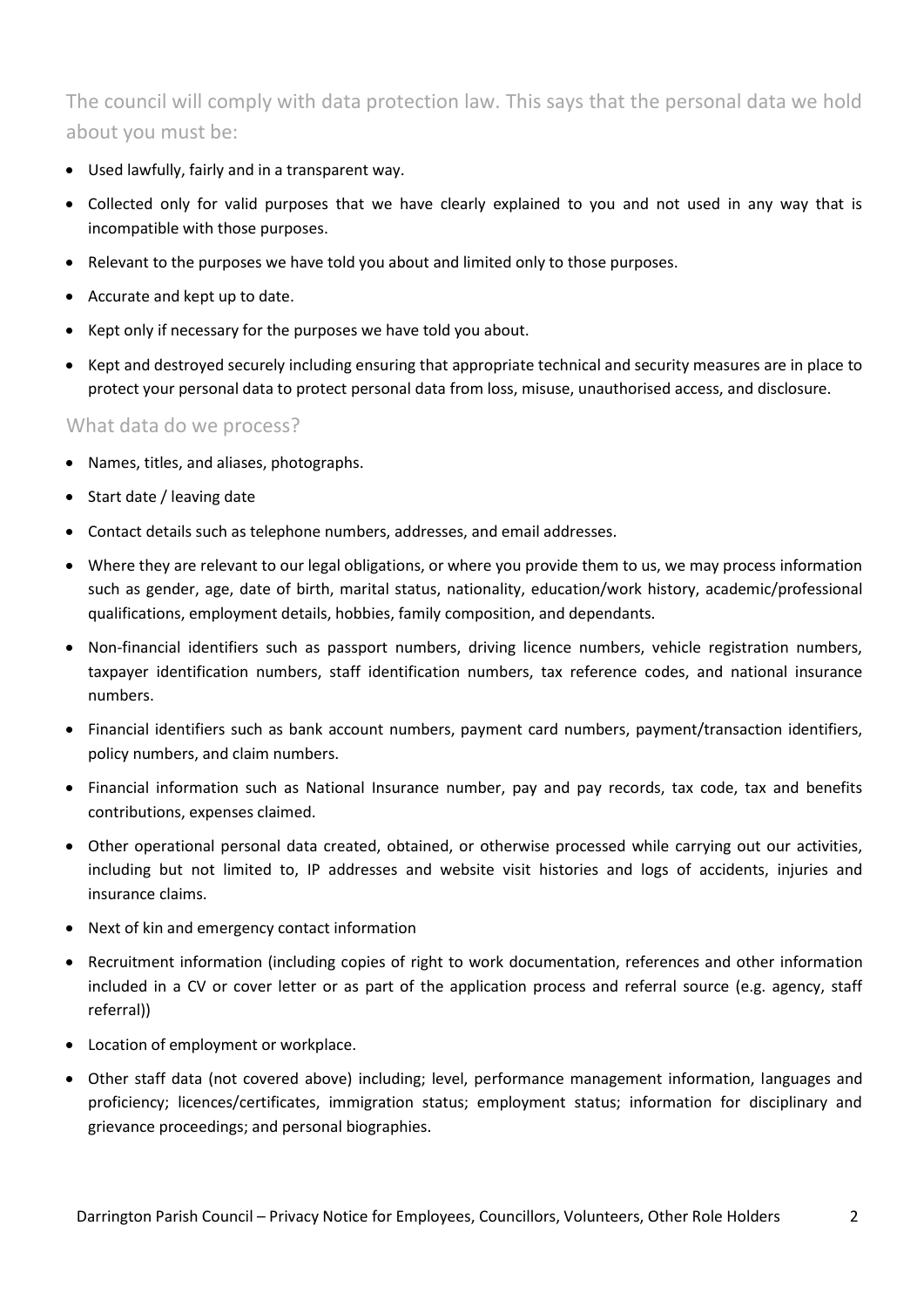• Information about your use of our information and communications systems.

### We use your personal data for some or all of the following purposes:

*Please note: We need all the categories of personal data in the list above primarily to allow us to perform our contract with you and to enable us to comply with legal obligations.* 

- Deciding about your recruitment or appointment.
- Determining the terms on which you work for us.
- Checking you are legally entitled to work in the UK.
- Paying you and, if you are an employee, deducting tax and National Insurance contributions.
- Providing any contractual benefits to you
- Liaising with your pension provider.
- Administering the contract, we have entered into with you.
- Management and planning, including accounting and auditing.
- Conducting performance reviews, managing performance, and determining performance requirements.
- Making decisions about salary reviews and compensation.
- Assessing qualifications for a particular job or task, including decisions about promotions.
- Conducting grievance or disciplinary proceedings.
- Making decisions about your continued employment or engagement.
- Deciding for the termination of our working relationship.
- Education, training, and development requirements.
- Dealing with legal disputes involving you, including accidents at work.
- Ascertaining your fitness to work.
- Managing sickness absence.
- Complying with health and safety obligations.
- To prevent fraud.
- To monitor your use of our information and communication systems to ensure compliance with our IT policies.
- To ensure network and information security, including preventing unauthorised access to our computer and electronic communications systems and preventing malicious software distribution.
- To conduct data analytics studies to review and better understand employee retention and attrition rates.
- Equal opportunities monitoring.
- To undertake activity consistent with our statutory functions and powers including any delegated functions.
- To maintain our own accounts and records.
- To seek your views or comments.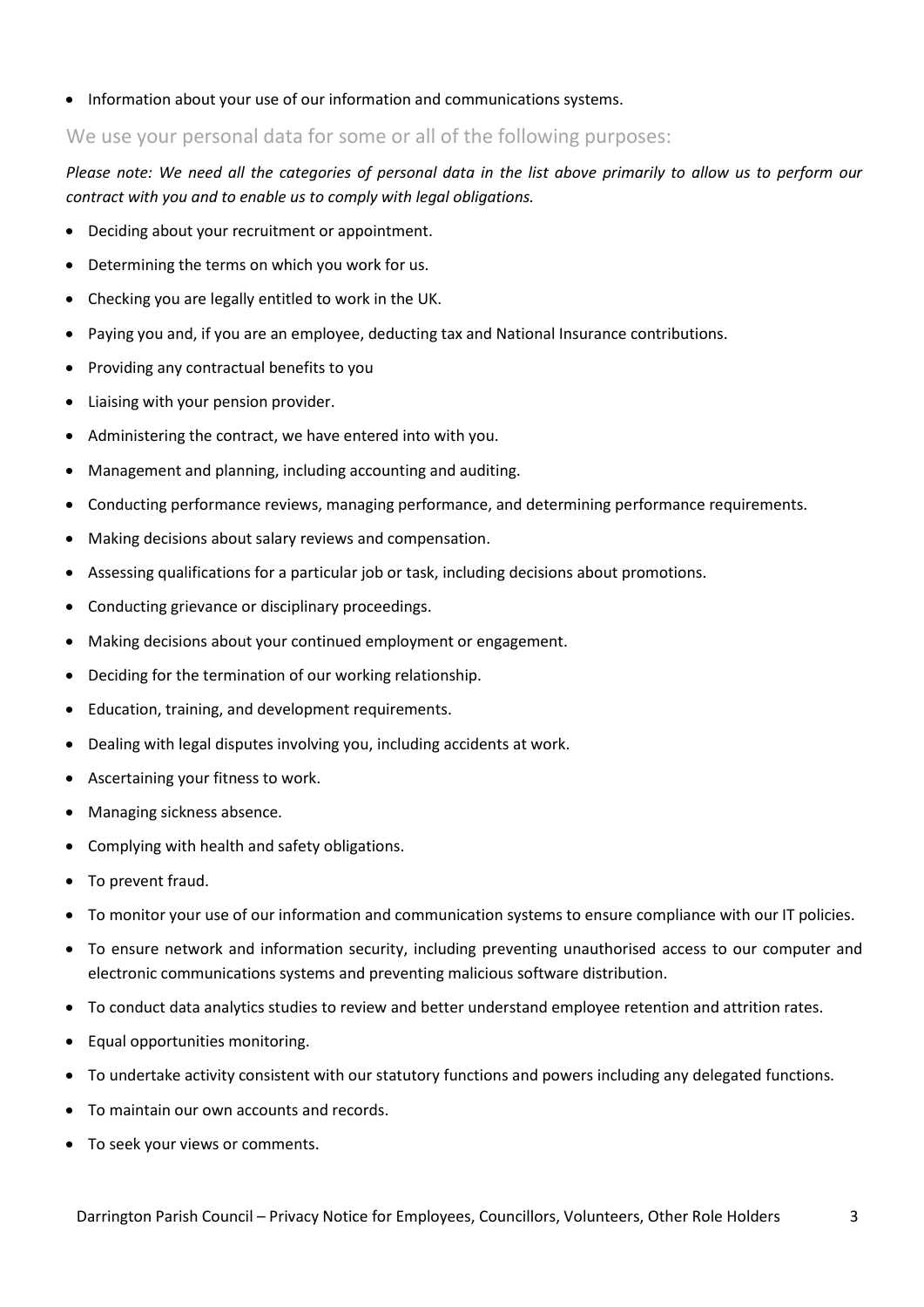- To process a job application.
- To administer councillors' interests.
- To provide a reference.

Some of the above grounds for processing will overlap and there may be several grounds which justify our use of your personal data.

We will only use your personal data when the law allows us to. Most commonly, we will use your personal data in the following circumstances:

- Where we need to perform the contract we have entered into with you.
- Where we need to comply with a legal obligation.

We may also use your personal data in the following situations, which are likely to be rare:

- Where we need to protect your interests (or someone else's interests).
- Where it is needed in the public interest.

How we use sensitive personal data

- We may process sensitive personal data relating to staff, councillors and role holders including, as appropriate:
	- information about your physical or mental health or condition to monitor sick leave and take decisions on your fitness for work.
	- your racial or ethnic origin or religious or similar information to monitor compliance with equal opportunities legislation.
	- to comply with legal requirements and obligations to third parties.
- These types of data are described in the GDPR as "Special categories of data" and require higher levels of protection. We need to have further justification for collecting, storing, and using this type of personal data.
- We may process special categories of personal data in the following circumstances:
	- In limited circumstances, with your explicit written consent.
	- Where we need to carry out our legal obligations.
	- Where it is needed in the public interest, such as for equal opportunities monitoring or in relation to our pension scheme.
	- Where it is needed to assess your working capacity on health grounds, subject to appropriate confidentiality safeguards.
- Less commonly, we may process this type of personal data where it is needed in relation to legal claims or where it is needed to protect your interests (or someone else's interests) and you are not capable of giving your consent, or where you have already made the information public.

Do we need your consent to process your sensitive personal data?

• We do not need your consent if we use your sensitive personal data in accordance with our rights and obligations in the field of employment and social security law.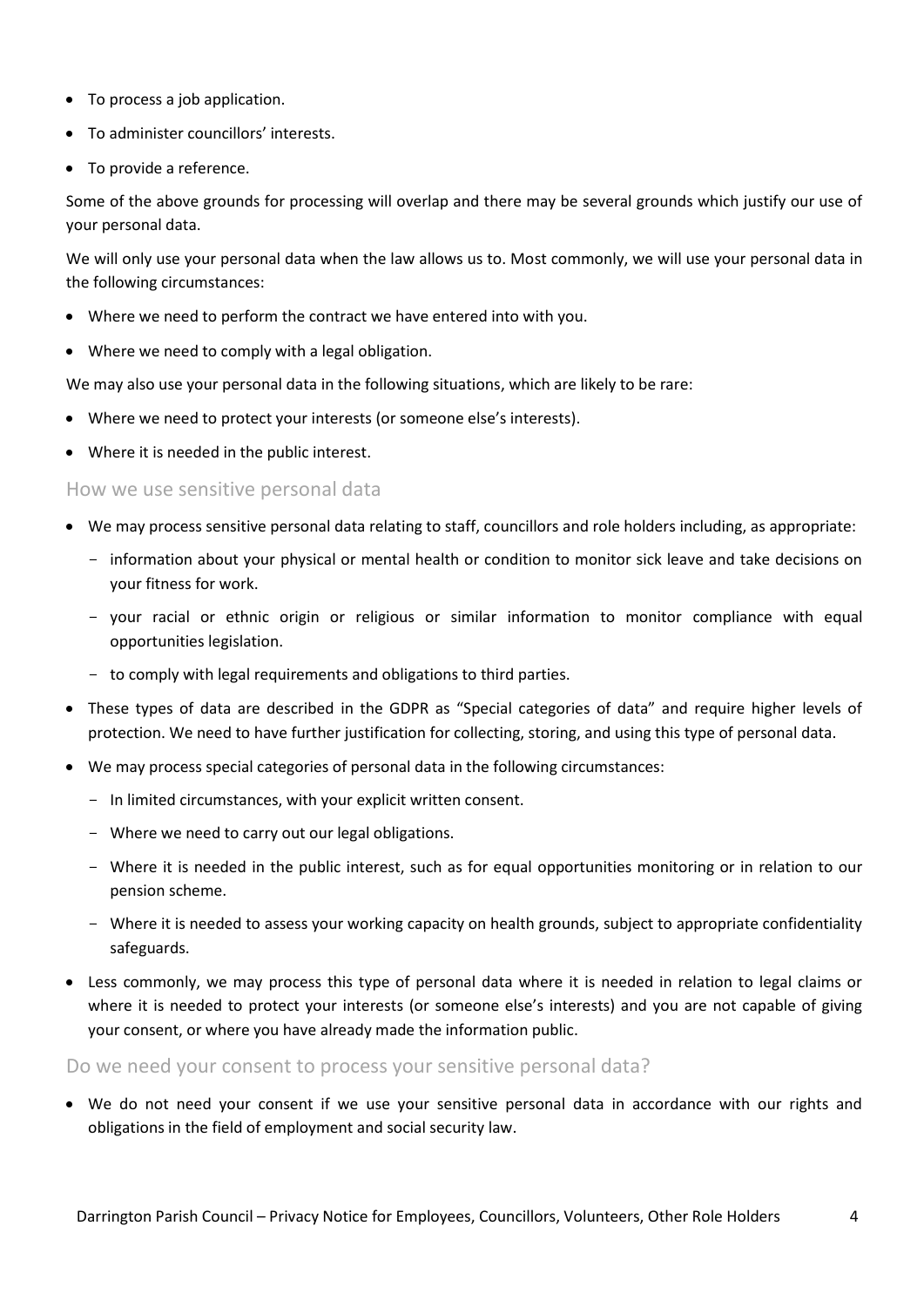- In limited circumstances, we may approach you for your written consent to allow us to process certain sensitive personal data. If we do so, we will provide you with full details of the personal data that we would like and the reason we need it, so that you can carefully consider whether you wish to consent.
- You should be aware that it is not a condition of your contract with us that you agree to any request for consent from us.

### Information about criminal convictions

- We may only use personal data relating to criminal convictions where the law allows us to do so. This will usually be where such processing is necessary to carry out our obligations and provided, we do so in line with our data protection policy.
- Less commonly, we may use personal data relating to criminal convictions where it is necessary in relation to legal claims, where it is necessary to protect your interests (or someone else's interests) and you are not capable of giving your consent, or where you have already made the information public.
- We will only collect personal data about criminal convictions if it is appropriate given the nature of the role and where we are legally able to do so.

### What is the legal basis for processing your personal data?

Some of our processing is necessary for compliance with a legal obligation.

We may also process data if it is necessary for the performance of a contract with you, or to take steps to enter a contract.

We will also process your data to assist you in fulfilling your role in the council including administrative support or if processing is necessary for compliance with a legal obligation.

### Sharing your personal data

Your personal data will only be shared with third parties including other data controllers where it is necessary for the performance of the data controllers' tasks or where you first give us your prior consent. It is likely that we will need to share your data with

- Our suppliers and contractors. For example, we may ask a commercial provider to manage our HR/ payroll functions , or to maintain our database software;
- Other persons or organisations operating within local community.
- Other data controllers, such as local authorities, public authorities, central government and agencies such as HMRC and DVLA
- Staff pension providers
- Former and prospective employers
- DBS services suppliers
- Payroll services providers
- Professional advisors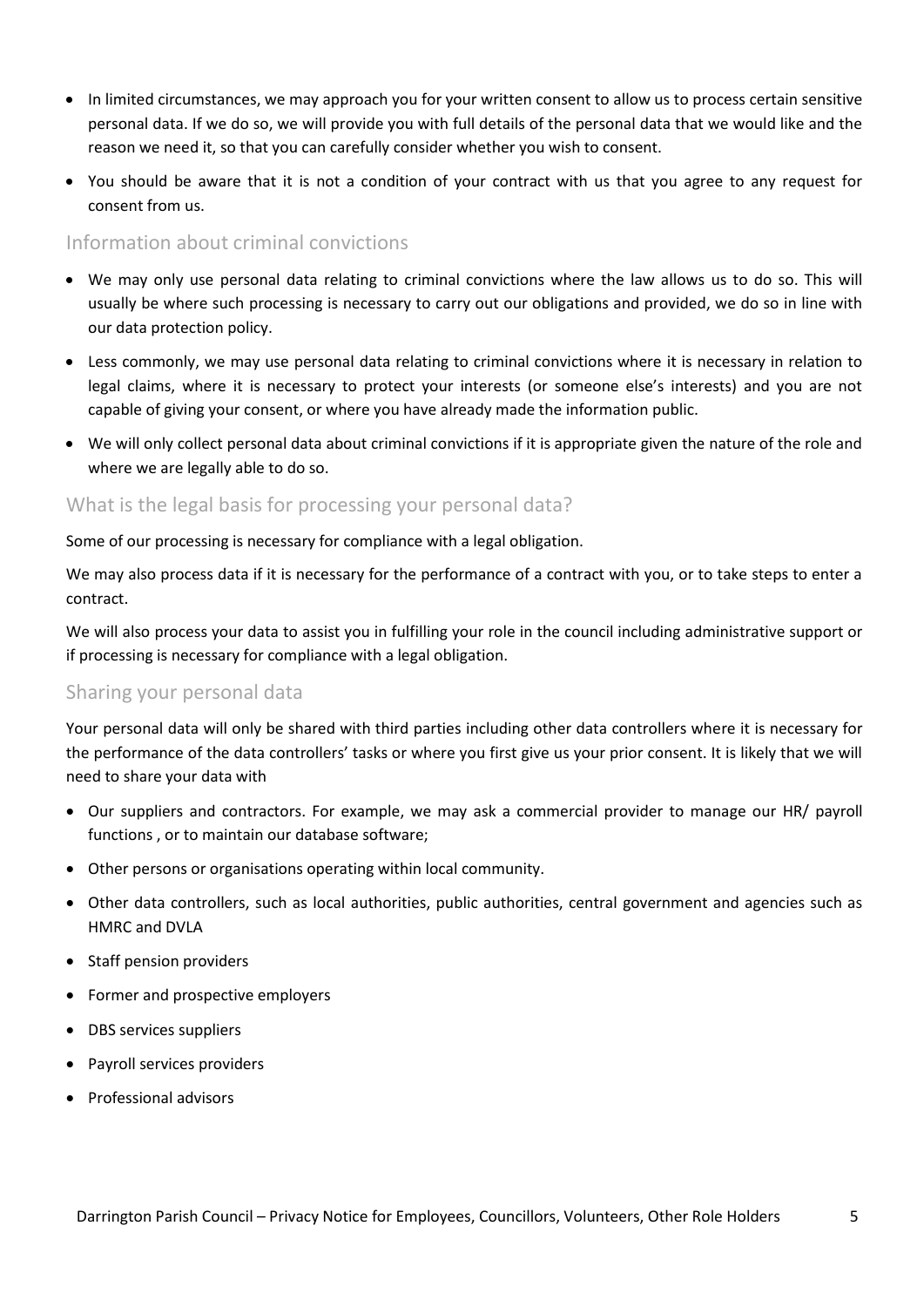### How long do we keep your personal data?

We will keep some records permanently if we are legally required to do so. We may keep some other records for an extended period. For example, it is currently best practice to keep financial records for a minimum period of 8 years to support HMRC audits or provide tax information. We may have legal obligations to retain some data in connection with our statutory obligations as a public authority.

The council is permitted to retain data to defend or pursue claims. In some cases, the law imposes a time limit for such claims (for example 3 years for personal injury claims or 6 years for contract claims). We will retain some personal data for this purpose if we believe it is necessary to be able to defend or pursue a claim. In general, we will endeavour to keep data only for as long as we need it. This means that we will delete it when it is no longer needed.

### Your responsibilities

It is important that the personal data we hold about you is accurate and current. Please keep us informed if your personal data changes during your working relationship with us.

### Your rights in connection with personal data

You have the following rights with respect to your personal data: -

When exercising any of the rights listed below, to process your request, we may need to verify your identity for your security. In such cases we will need you to respond with proof of your identity before you can exercise these rights.

### **1. The right to access personal data we hold on you**

- At any point you can contact us to request the personal data we hold on you as well as why we have that personal data, who has access to the personal data and where we obtained the personal data from. Once we have received your request we will respond within one month.
- There are no fees or charges for the first request but additional requests for the same personal data may be subject to an administrative fee.

### **2. The right to correct and update the personal data we hold on you**

• If the data we hold on you is out of date, incomplete or incorrect, you can inform us and your data will be updated.

### **3. The right to have your personal data erased**

- If you feel that we should no longer be using your personal data or that we are unlawfully using your personal data, you can request that we erase the personal data we hold.
- When we receive your request, we will confirm whether the personal data has been deleted or the reason why it cannot be deleted (for example because we need it for to comply with a legal obligation).

### **4. The right to object to processing of your personal data or to restrict it to certain purposes only**

• You have the right to request that we stop processing your personal data or ask us to restrict processing. Upon receiving the request, we will contact you and let you know if we are able to comply or if we have a legal obligation to continue to process your data.